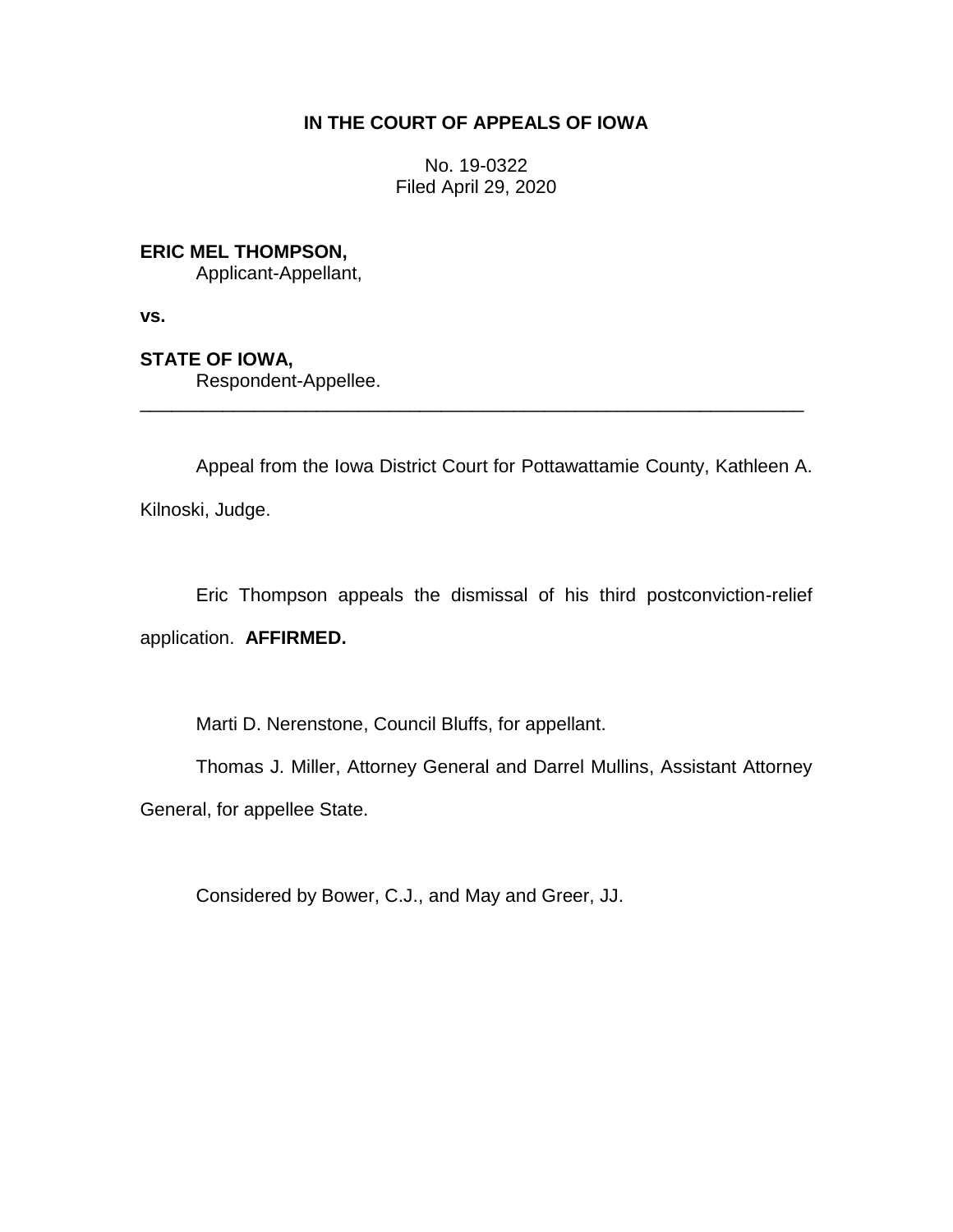## **GREER, Judge.**

 $\overline{a}$ 

Eric Thompson appeals the dismissal of his third postconviction-relief (PCR) application involving his convictions for first-degree kidnapping and assault causing bodily injury. On appeal, Thompson argues that the holding of *Allison v. State*, 914 N.W2d 866, 891 (Iowa 2018), should be expanded to find the threeyear statute of limitations for filing a PCR is unconstitutional. Even if constitutional, Thompson claims *Allison* affords him the guarantee of competent counsel and both his trial and appellate counsels' ineffective assistance warranted an exception to the three-year time bar. The State maintains the statute of limitations prohibits this third application for PCR even under the narrow lessons of *Allison*. We affirm the dismissal of Thompson's third PCR application.

## **I. Background Facts and Proceedings.**

These charges arose out of a kidnapping on October 15, 1999, during which Thompson sexually assaulted a child causing serious injury.<sup>1</sup> Thompson was charged with first-degree kidnapping and attempted murder. On March 2, 2000, a jury convicted him of first-degree kidnapping and assault causing bodily injury, a lesser-included offense of attempted murder. The trial court imposed a life sentence. Thompson appealed,<sup>2</sup> and we affirmed his conviction. *Thompson*, 2000 WL 1868961, at \*1–2. Procedendo issued on the direct appeal on March 14, 2001.

With the direct appeal resolved, on December 17, 2002, Thompson timely filed a PCR application followed by amended versions in October 2004 and

<sup>&</sup>lt;sup>1</sup> We rely on the extensive factual findings detailed in Thompson's direct appeal from the jury verdict without repeating them here. *See State v. Thompson*, Nos. 0-744, 00-0387, 2000 WL 1868961, at \*1–2 (Iowa Ct. App. Dec. 22, 2000). <sup>2</sup> Thompson did not raise an ineffectiveness claim on direct appeal.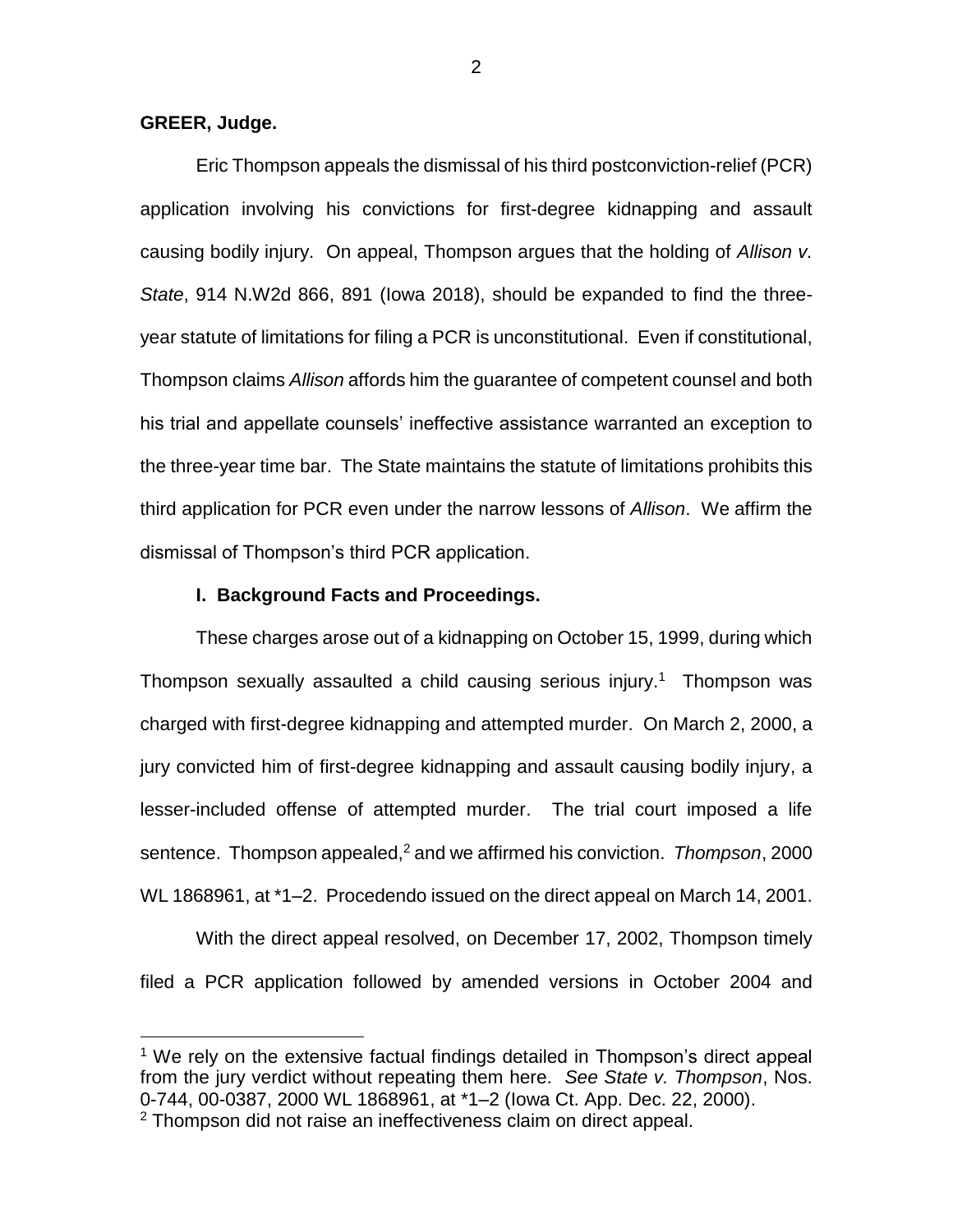January 2005. Among his claims, Thompson argued his trial counsel was ineffective. The district court denied all of Thompson's claims and summarily dismissed his PCR application. We upheld that dismissal in *Thompson v. State*, No. 05-1231, 2006 WL 2419128, at \*5 (Iowa Ct. App. Aug. 23, 2006), and procedendo issued in September 2006.

Undeterred, Thompson again filed a PCR application on July 30, 2012. In this second PCR action, Thompson claimed his counsel in his first PCR was ineffective. Reasoning that his application came more than three years after the writ of procedendo on the direct appeal, the district court dismissed this second PCR application. Thompson again appealed. Our court affirmed the district court finding that Thompson's claims were barred by the three-year statutory time limit. *See Thompson v. State*, No. 13-0421, 2014 WL 970059, at \*1 (Iowa Ct. App. Mar. 12, 2014). Procedendo on the second PCR action issued on April 11, 2014.

This procedural history brings us to the current filing, the third PCR application. Included in this third PCR are claims of ineffectiveness of both trial and prior PCR counsel. Different from the other applications, Thompson urged that invoking the statute of limitations against him because of the failures of his previous PCR counsel unconstitutionally violated his rights under *Allison*. He argued the court should toll the three-year time limitation and consider his claims. With these concerns before it, the district court found the application time-barred and summarily dismissed Thompson's third PCR application. Thompson appeals.

#### **II. Scope of Review.**

We review the denial of a PCR application for correction of errors at law. *Perez v. State*, 816 N.W.2d 354, 356 (Iowa 2012). And when the applicant raises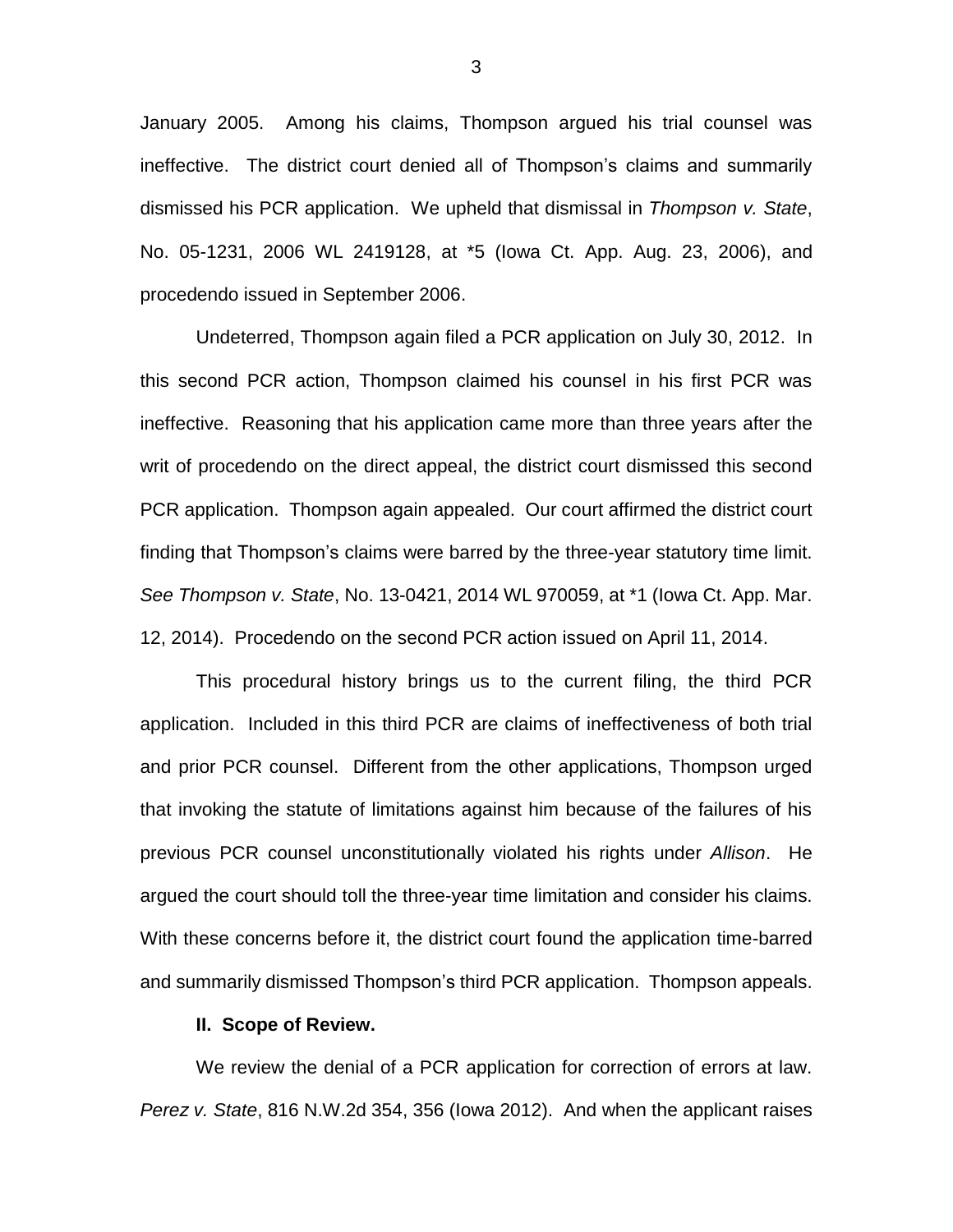claims of ineffective assistance of PCR counsel, we review de novo. *Lado v. State*, 804 N.W.2d 248, 250 (Iowa 2011). Our review of constitutional issues is also de novo. *Perez*, 816 N.W.2d at 356.

We treat a summary dismissal of a PCR under Iowa Code section 822.3 (2018) analogous to the procedures involving summary judgment under the Iowa Rules of Civil Procedure. *See Manning v. State*, 654 N.W.2d 555, 559–60 (Iowa 2002).

#### **III. Analysis.**

Starting with the relevant statutory language, section 822.3 $3$  requires most PCR applications to "be filed within three years from the date the conviction or decision is final or, in the event of an appeal, from the date the writ of procedendo is issued." *See Sahinovic v*. *State*, 940 N.W.2d 357, 359 (Iowa 2020) (stating section 822.3 "establishes a general rule" of filing within that time period). The "limitation does not apply to a ground of fact or law that could not have been raised within the applicable time period." Iowa Code § 822.3. The legislative intent behind this statute is to "limit[] postconviction litigation in order to conserve judicial resources, promote substantive goals of the criminal law, foster rehabilitation, and restore a sense of repose in our system of justice." *Schmidt v. State*, 909 N.W.2d 778, 811 (Iowa 2018) (citation omitted).

 $\overline{a}$ 

<sup>3</sup> Iowa Code section 822.3 provides,

A proceeding is commenced by filing an application verified by the applicant with the clerk of the district court in which the conviction or sentence took place. . . . All other applications must be filed within three years from the date the conviction or decision is final or, in the event of an appeal, from the date the writ of procedendo is issued. However, this limitation does not apply to a ground of fact or law that could not have been raised within the applicable time period.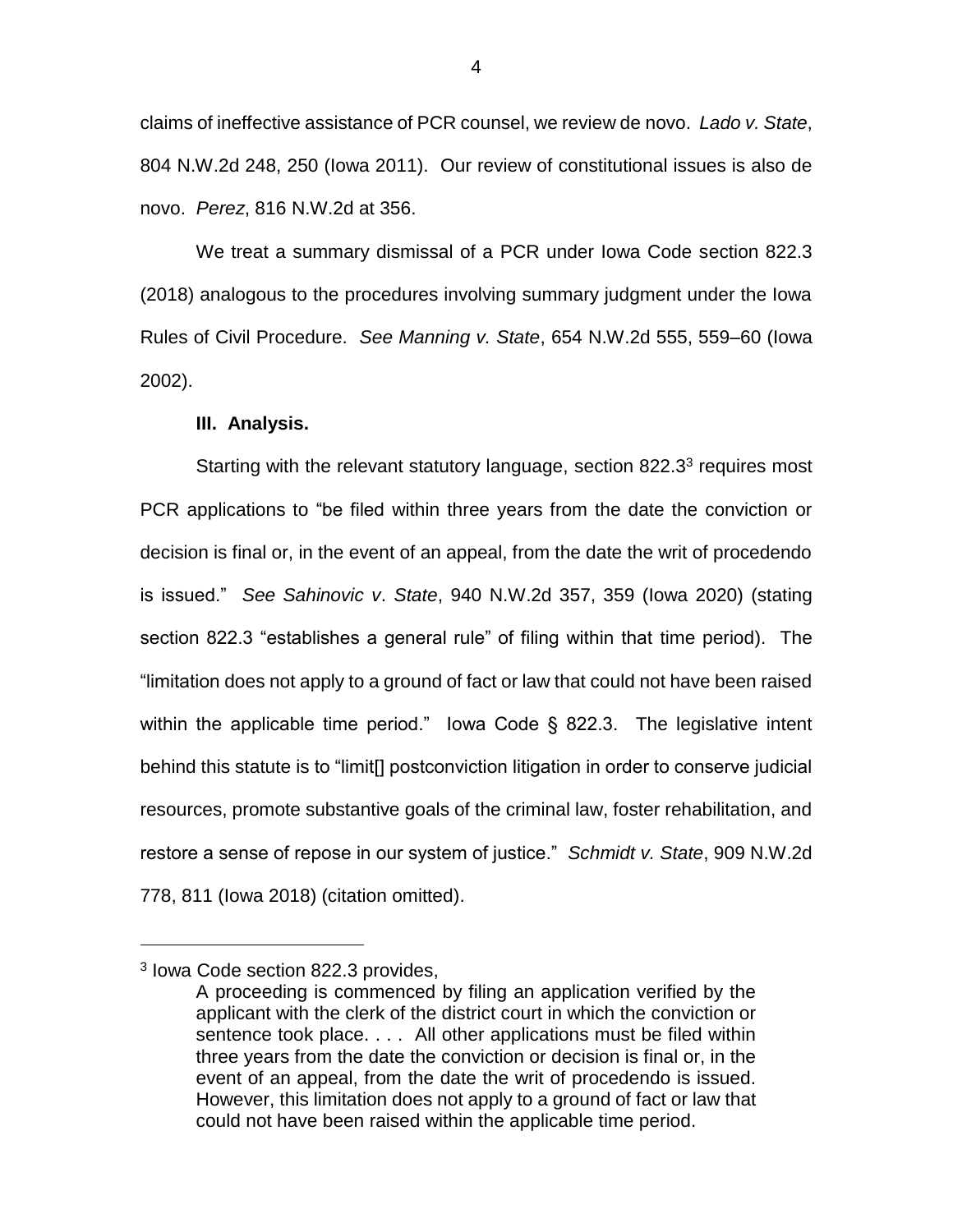In *Allison*, the Iowa Supreme Court addressed whether successive PCR applications based on ineffective-assistance-of-counsel claims affected the three-

where a PCR petition alleging ineffective assistance of trial counsel has been timely filed per section 822.3 and there is a successive PCR petition alleging postconviction counsel was ineffective in presenting the ineffective-assistance-of-trial-counsel claim, the timing of the filing of the second PCR petition relates back to the timing of the filing of the original PCR petition for purposes of Iowa Code section 822.3 if the successive PCR petition is filed promptly

after the conclusion of the first PCR action.

914 N.W.2d at 891.<sup>4</sup>

 $\overline{a}$ 

year time bar:

Thompson argues, using the logic of *Allison*, the three-year statute of limitations is unconstitutional and, alternatively, that *Allison* permits his untimely PCR application. We will address these issues in turn.

## **A. Constitutionality of Iowa Code section 822.3 after** *Allison***.** To begin,

Thompson argues that we should extend *Allison* and declare Iowa Code section 822.3 unconstitutional for violating his right to due process and his right to counsel under both the United States and Iowa Constitutions. Thompson argues "[t]he reluctance of the court to follow its intuition as set out in *Allison* should be reconsidered."

But, our role does not include revisiting or extending supreme court precedent. *See State v Beck*, 853 N.W.2d 56, 64 (Iowa 2014) ("We are not at

<sup>&</sup>lt;sup>4</sup> We recognize recent legislation, effective July 1, 2019, arguably supersedes *Allison* outright by amending section 822.3 to provide: "An allegation of ineffective assistance of counsel in a prior case under this chapter shall not toll or extend the limitation periods in this section nor shall such claim relate back to a prior filing to avoid the application of the limitation periods." 2019 Iowa Acts ch. 140 § 34 (codified at Iowa Code § 822.3 (2019)). Because we reject Thompson's *Allison* claims, we need not decide whether the amendment is retroactive.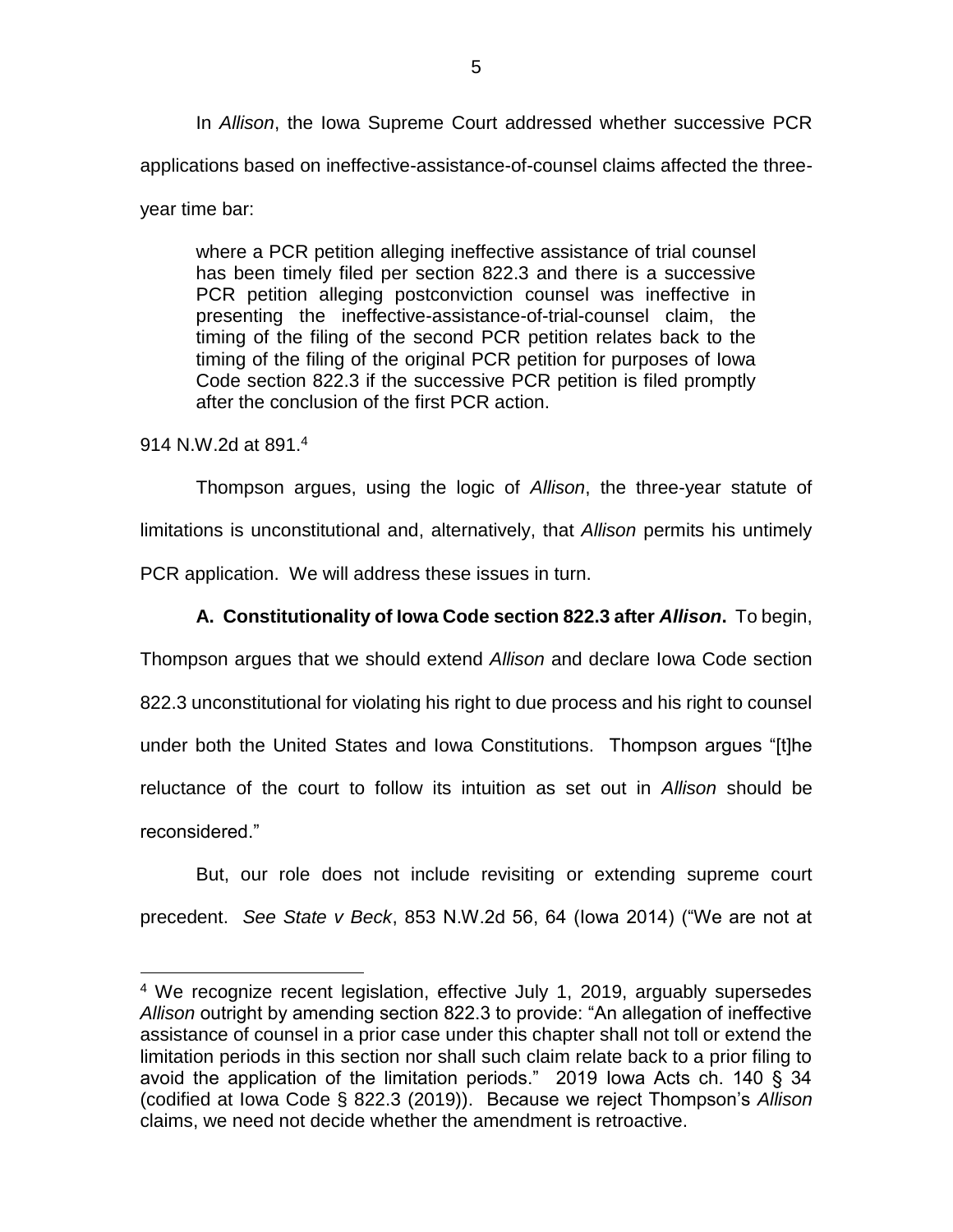liberty to overrule controlling supreme court precedent."). Second, the case law is clear. *See Perez*, 816 N.W.2d at 360. Without qualification, in *Perez* our supreme court confirmed the constitutionality of Iowa Code section 822.3. *Id.*; *see also Davis v. State*, 443 N.W.2d 707, 710 (Iowa 1989) (addressing purposes of time bars for PCRs and stating "due process requires that the interest of the state and the defendant be balanced in determining the reasonableness" of the limitations period).Likewise, *Allison*, with some qualifications in its application, did not hold that the statute was unconstitutional. 914 N.W2d at 891.

So Thompson's call for reconsideration of *Allison* fails. Thus his only remaining avenue is to overcome the time bar to his third PCR petition. *See* Iowa Code § 822.3.

**B.** *Allison***'s Applicability to Thompson's PCR.** Thompson argues he has only had "bungling" attorneys in his case and thus he is entitled to at least one competent attorney. Thompson argues his case falls under the exception to the statute of limitations set forth in *Allison*.

As noted, *Allison* provided a relate-back exception to the statute of limitations under Iowa Code section 822.3 for subsequent PCR actions if the applicant claims his prior PCR counsel was ineffective in presenting an ineffectiveness-of-trial-counsel claim. 914 N.W2d at 891. Put simply, "[u]nder this equitable doctrine, the three-year statute of limitations is tolled from the time of the filing of the first petition for PCR until the first PCR proceeding's conclusion. Upon the conclusion of the first action, the three-year statute of limitations commences to run again." *Id.*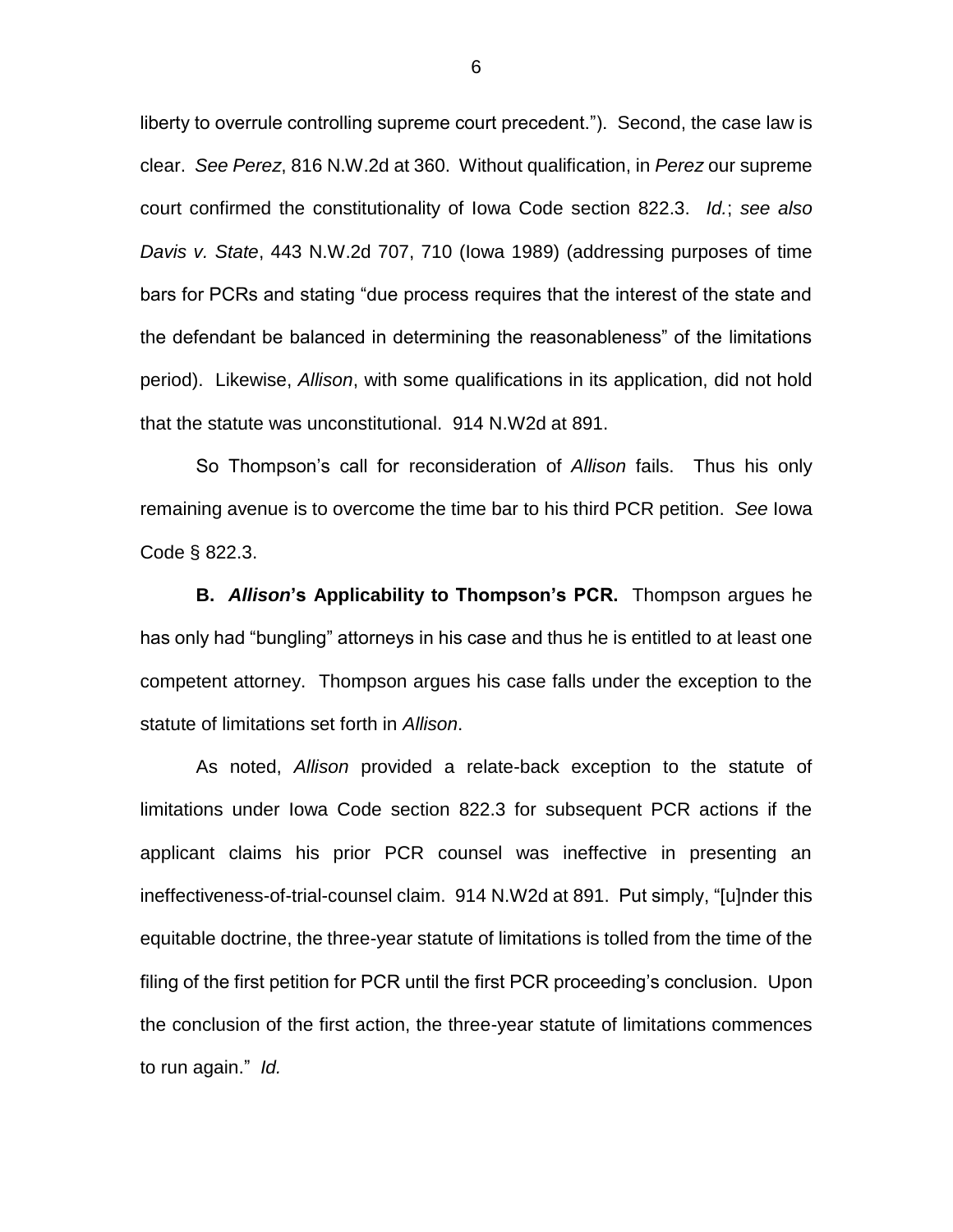However, the statute of limitations is tolled only if "the successive PCR petition is filed promptly after the conclusion of the first PCR action." *Id.* The operative word here is "promptly."

While "promptly" is not defined, our cases addressing the parameters of what is "prompt," provide guidance. In *Kelly v. State*, we affirmed the dismissal of a third PCR petition filed more than one year after procedendo issued on the denial of his second application. *Kelly v. State*, No. 17-0382, 2018 WL 3650287, at \*3–4 (Iowa Ct. App. Aug. 1, 2018) ("[W]e cannot say Kelly's applications have been 'promptly' filed" noting the second PCR filing came fifteen months after the first was denied and the third PCR came more than a year after denial of the second); *see also Fountain v. State*, No. 17-2024, 2019 WL 5424928, at \*3 n.9 (Iowa Ct. App. Oct. 23, 2019) (waiting nearly two years to file not considered prompt); *Polk v. State*, No. 18-0309, 2019 WL 3945964, at \*1 (Iowa Ct. App. Aug. 21, 2019) (waiting nearly six months was not prompt); *Cook v. State*, No. 17-1245, 2019 WL 719163, at \*4 (Iowa Ct. App. Feb. 20, 2019) (concluding application filed more than forty-six months after the resolution of first PCR action and more than twenty-nine months after the conclusion of second PCR action was not prompt).

Having developed the standard for a "prompt" filing, we now review the timing of Thompson's PCR applications. When procedendo issued on the direct appeal, the statute of limitations allowed a PCR petition to be filed on or before March 14, 2003. Thompson timely filed the first PCR on December 17, 2002. Procedendo on the appeal of the dismissal of the first PCR issued on September 27, 2006. Almost six years later, Thompson filed the second PCR petition. Denied as untimely, procedendo issued on that appeal on April 11, 2014. After the